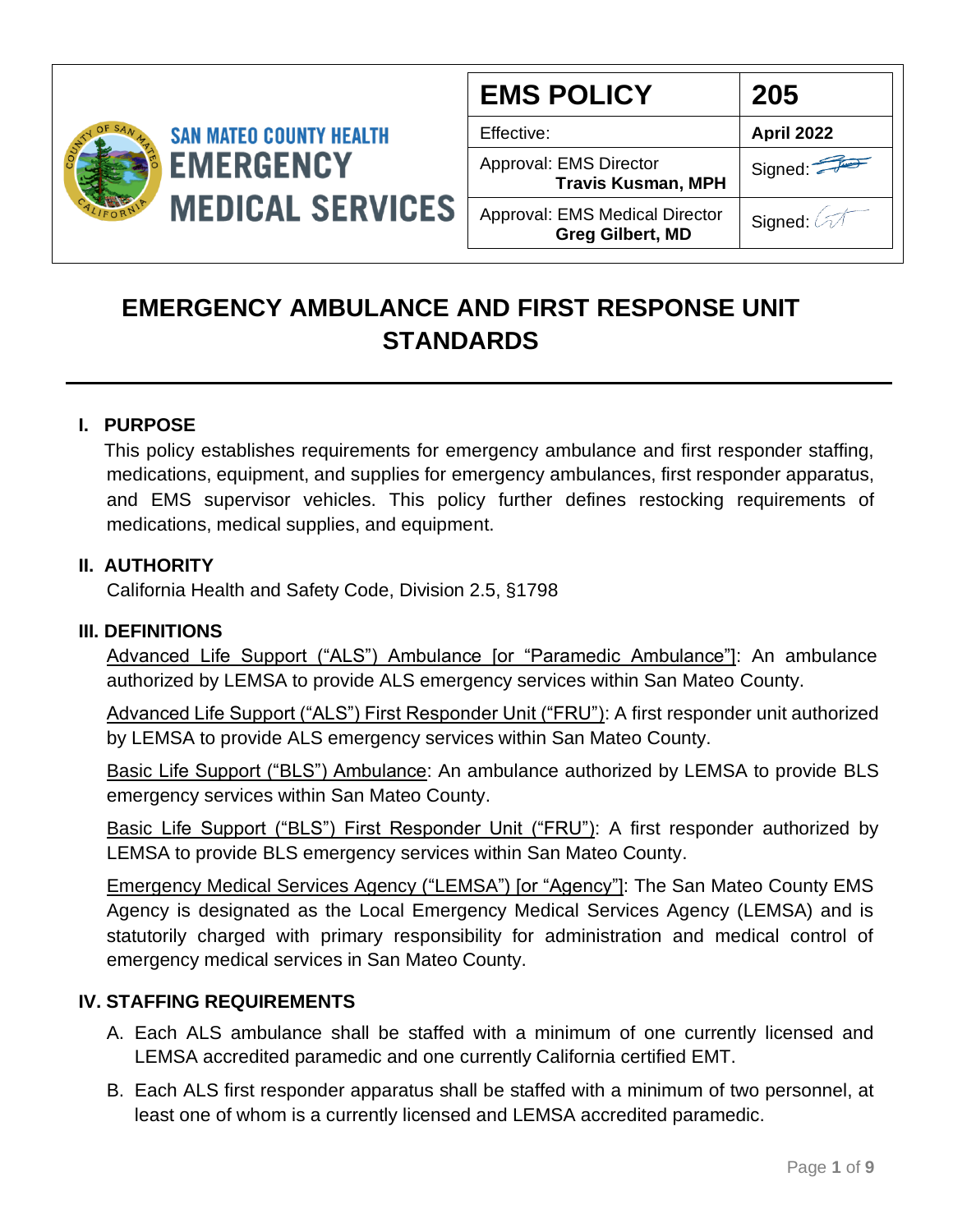

| <b>EMS POLICY</b>                                         | 205               |
|-----------------------------------------------------------|-------------------|
| Effective:                                                | <b>April 2022</b> |
| Approval: EMS Director<br><b>Travis Kusman, MPH</b>       | Signed:           |
| Approval: EMS Medical Director<br><b>Greg Gilbert, MD</b> | Signed: 4         |

- C. Each BLS first responder apparatus shall be staffed with a minimum of two personnel, at least one of whom is a currently California certified EMT.
- D. Each EMS Supervisor vehicle shall be staffed with a minimum of one currently licensed and accredited paramedic approved by the LEMSA to function in a supervisory capacity.

#### **V. MEDICATION REQUIREMENTS**

The following medications are authorized at minimum levels to be carried on all San Mateo County emergency ambulances, first response units, and EMS Supervisor units.

| <b>Medication</b>                                         | <b>BLS Ambulance</b> | <b>ALS Ambulance</b> | <b>BLS FRU</b>  | <b>ALS FRU</b>  | <b>EMS Supervisor</b> |
|-----------------------------------------------------------|----------------------|----------------------|-----------------|-----------------|-----------------------|
| Adenosine                                                 | n/a                  | 36 mg                | n/a             | $18 \text{ mg}$ | $18 \text{ mg}$       |
| Albuterol 0.83% solution                                  | n/a                  | 8 vials              | n/a             | 4 vials         | 4 vials               |
| Aspirin (81 mg tablets)                                   | 1 bottle             | 2 bottles            | 1 bottle        | 1 bottle        | 1 bottle              |
| Atropine 1mg preload                                      | n/a                  | 2 <sub>mg</sub>      | n/a             | 1 <sub>mg</sub> | 1 <sub>mg</sub>       |
| Atropine multi-dose vial<br>(single patient use only)     | n/a                  | 1 bottle             | n/a             | 1 bottle        | 1 bottle              |
| Calcium Chloride 1 g preload                              | n/a                  | 2g                   | n/a             | 1 <sub>g</sub>  | 1 <sub>g</sub>        |
| Dextrose 10% (25 g/250 ml)<br>250 ml premixed bag         | n/a                  | 50 g                 | n/a             | 25 <sub>g</sub> | 25 <sub>g</sub>       |
| Diphenhydramine 50 mg/1 ml                                | n/a                  | 100 mg               | n/a             | 100 mg          | 100 mg                |
| Dopamine 400 mg/250 ml<br>premixed bag                    | n/a                  | 800 ml               | n/a             | 400 ml          | 400 ml                |
| Epinephrine 1:1,000<br>$(1 \text{ mg}/1 \text{ ml})$ vial | n/a                  | $12 \text{ mg}$      | n/a             | 6 mg            | 6 mg                  |
| Epinephrine 1: 10,000<br>(1 mg/10 ml) preload             | n/a                  | 8 <sub>mg</sub>      | n/a             | 4 <sub>mg</sub> | 4 <sub>mg</sub>       |
| Fentanyl (50 mcg/1 ml) vial                               | n/a                  | 200 mcg              | n/a             | 100 mcg         | $100$ mcg             |
| Glucagon 1 mg vial                                        | n/a                  | 2 <sub>mg</sub>      | n/a             | 1 <sub>mg</sub> | 1 <sub>mg</sub>       |
| Glucose - oral                                            | 2 doses              | 2 doses              | 1 dose          | 1 dose          | 1 dose                |
| Lidocaine (100 mg/5 ml)<br>preload                        | n/a                  | 400 mg               | n/a             | 200 mg          | 200 mg                |
| Midazolam (5 mg/1 ml) vial                                | n/a                  | $20$ mg              | n/a             | $10 \text{ mg}$ | $10$ mg               |
| Ondansetron (4 mg/ 2 ml) vial                             | n/a                  | 16 mg                | n/a             | 8 mg            | 8 mg                  |
| Ondansetron 4 mg tablet                                   | n/a                  | 16 mg                | n/a             | 8 mg            | 8 mg                  |
| Naloxone (2 mg/2 ml) preload                              | 8 mg                 | 8 <sub>mg</sub>      | 4 <sub>mg</sub> | 4 <sub>mg</sub> | 4 <sub>mg</sub>       |
| Nitroglycerine tablets                                    | n/a                  | 2 bottles            | n/a             | 1 bottle        | 1 bottle              |
| Sodium Bicarbonate<br>(1 mEq/1 ml) preload                | n/a                  | 100 mEq              | n/a             | 100 mEq         | 100 mEq               |
| <b>IV Fluids</b>                                          | <b>BLS Ambulance</b> | <b>ALS Ambulance</b> | <b>BLS FRU</b>  | <b>ALS FRU</b>  | <b>EMS Supervisor</b> |
| Normal Saline 1,000 ml bag                                | n/a                  | 6,000 ml             | n/a             | 1,000 ml        | 1,000 ml              |
| Normal Saline 10 ml vial or<br>syringe                    | n/a                  | 40 ml                | n/a             | 20 ml           | 20 ml                 |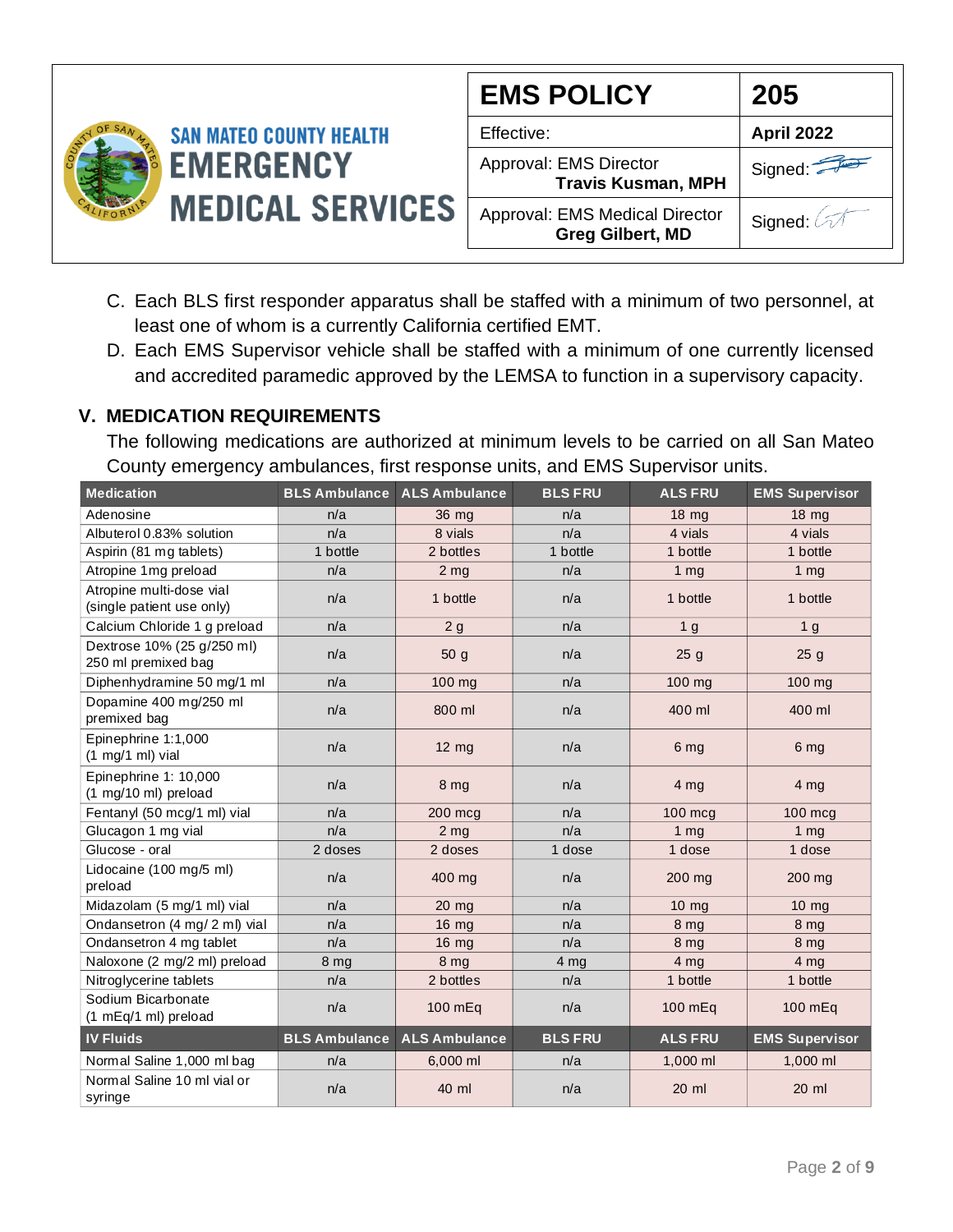

### **VI. MEDICAL SUPPLIES AND EQUIPMENT**

The following equipment is authorized at minimum levels to be carried on all San Mateo County emergency ambulances, first response units, and EMS Supervisor vehicles.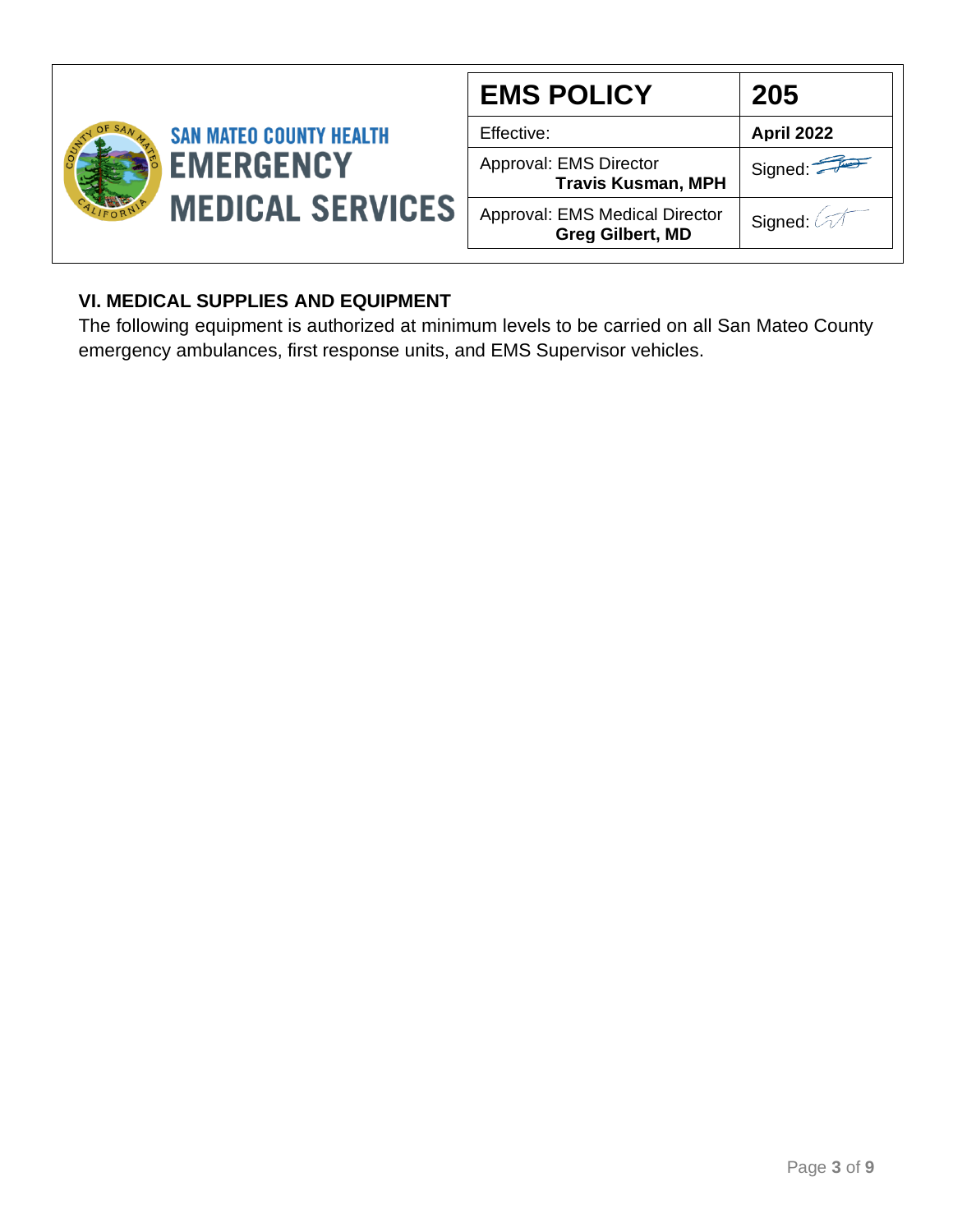

| <b>EMS POLICY</b>                                                | 205               |
|------------------------------------------------------------------|-------------------|
| Effective:                                                       | <b>April 2022</b> |
| Approval: EMS Director<br><b>Travis Kusman, MPH</b>              | Signed:           |
| <b>Approval: EMS Medical Director</b><br><b>Greg Gilbert, MD</b> | Signed: 2         |

| <b>Personal Protective</b><br><b>Equipment</b>            | <b>BLS Ambulance</b> | <b>ALS Ambulance</b>     | <b>BLS FRU</b> | <b>ALS FRU</b> | <b>EMS Supervisor</b> |
|-----------------------------------------------------------|----------------------|--------------------------|----------------|----------------|-----------------------|
| Latex-free exam gloves                                    | 2 boxes              | 2 boxes                  | $1$ box        | 1 box          | 1 box                 |
| Sterile gloves (sizes 5, 6, 7, 8)                         | 2 each               | 2 each                   | n/a            | n/a            | n/a                   |
| Isolation gown                                            | 1 per person         | 1 per person             | 1 per person   | 1 per person   | 1 per person          |
| Isolation mask (surgical)                                 | 1 per person         | 1 per person             | 1 per person   | 1 per person   | 1 per person          |
| Medical waste bag (red)                                   | $\overline{2}$       | $\overline{\phantom{0}}$ | $\mathbf 1$    |                |                       |
| N95 or P100 mask                                          | 1 per person         | 1 per person             | 1 per person   | 1 per person   | 1 per person          |
| Eye protection                                            | 1 per person         | 1 per person             | 1 per person   | 1 per person   | 1 per person          |
| <b>Airway Management</b><br><b>Equipment</b>              | <b>BLS Ambulance</b> | <b>ALS Ambulance</b>     | <b>BLS FRU</b> | <b>ALS FRU</b> | <b>EMS Supervisor</b> |
| Laryngoscope handle (adult,<br>pediatric                  | n/a                  | 1 each                   | n/a            | 1 each         | 1 each                |
| Adult blade (straight 3, 4)                               | n/a                  | 1 each                   | n/a            | 1 each         | 1 each                |
| Adult blade (curved 3, 4)                                 | n/a                  | 1 each                   | n/a            | 1 each         | 1 each                |
| Pediatric blade (straight 0,1,2)                          | n/a                  | 1 each                   | n/a            | 1 each         | 1 each                |
| Pediatric blade (curved 1, 2)                             | n/a                  | 1 each                   | n/a            | 1 each         | 1 each                |
| ET tubes (sizes $6.0 - 8.0$ )                             | n/a                  | 2 each                   | n/a            | 1 each         | 1 each                |
| ETTI (Bougie)                                             | n/a                  | 2 each                   | n/a            | 1 each         | 1 each                |
| Bacterial/ viral BVM filter                               | 1 each               | 2 each                   | 1 each         | 1 each         | 1 each                |
| ETT holder (tube tamer)                                   | n/a                  | 2 each                   | n/a            | 1 each         | 1 each                |
| King airway (size 3, 4, 5)                                | 1 each               | 2 each                   | 1 each         | 1 each         | 1 each                |
| CPAP devices (S, M, L)                                    | 1 each               | 2 each                   | 1 each         | 1 each         | 1 each                |
| EtCO <sub>2</sub> device (ETT)                            | n/a                  | 2 each                   | n/a            | 1 each         | 1 each                |
| $EtCO2$ device (nasal)                                    | n/a                  | 2 each                   | n/a            | 1 each         | 1 each                |
| CO monitoring device                                      | n/a                  | n/a                      | n/a            | n/a            | 1 each                |
| Powered portable suction                                  | 1 each               | 1 each                   | 1 each         | 1 each         | 1 each                |
| <b>Patient Assessment and</b><br><b>Exam Equipment</b>    | <b>BLS Ambulance</b> | <b>ALS Ambulance</b>     | <b>BLS FRU</b> | <b>ALS FRU</b> | <b>EMS Supervisor</b> |
| Glucometer and test strips                                | 1 each               | 1 each                   | 1 each         | 1 each         | 1 each                |
| Stethoscope                                               | 1 each               | 1 each                   | 1 each         | 1 each         | 1 each                |
| Pediatric Broselow tape                                   | n/a                  | 1 each                   | n/a            | 1 each         | 1 each                |
| Portable blood pressure cuff<br>(adult, thigh, pediatric) | 1 each               | 1 each                   | 1 each         | 1 each         | 1 each                |
| Pulse oximeter (adult,<br>pediatric)                      | 1 each               | 1 each                   | 1 each         | 1 each         | 1 each                |
| Thermometer                                               | 1 each               | 1 each                   | 1 each         | 1 each         | 1 each                |
| Magill forceps (adult,<br>pediatric)                      | n/a                  | 1 each                   | n/a            | 1 each         | 1 each                |
| Pleural decompression kit                                 | n/a                  | 1 each                   | n/a            | 1 each         | 1 each                |
| Water-based lubricant                                     | n/a                  | 4 each                   | n/a            | 2 each         | 2 each                |
| Suction catheters (sizes 6, 8,<br>10, 14, 16              | 2 each               | 2 each                   | 1 each         | 1 each         | 1 each                |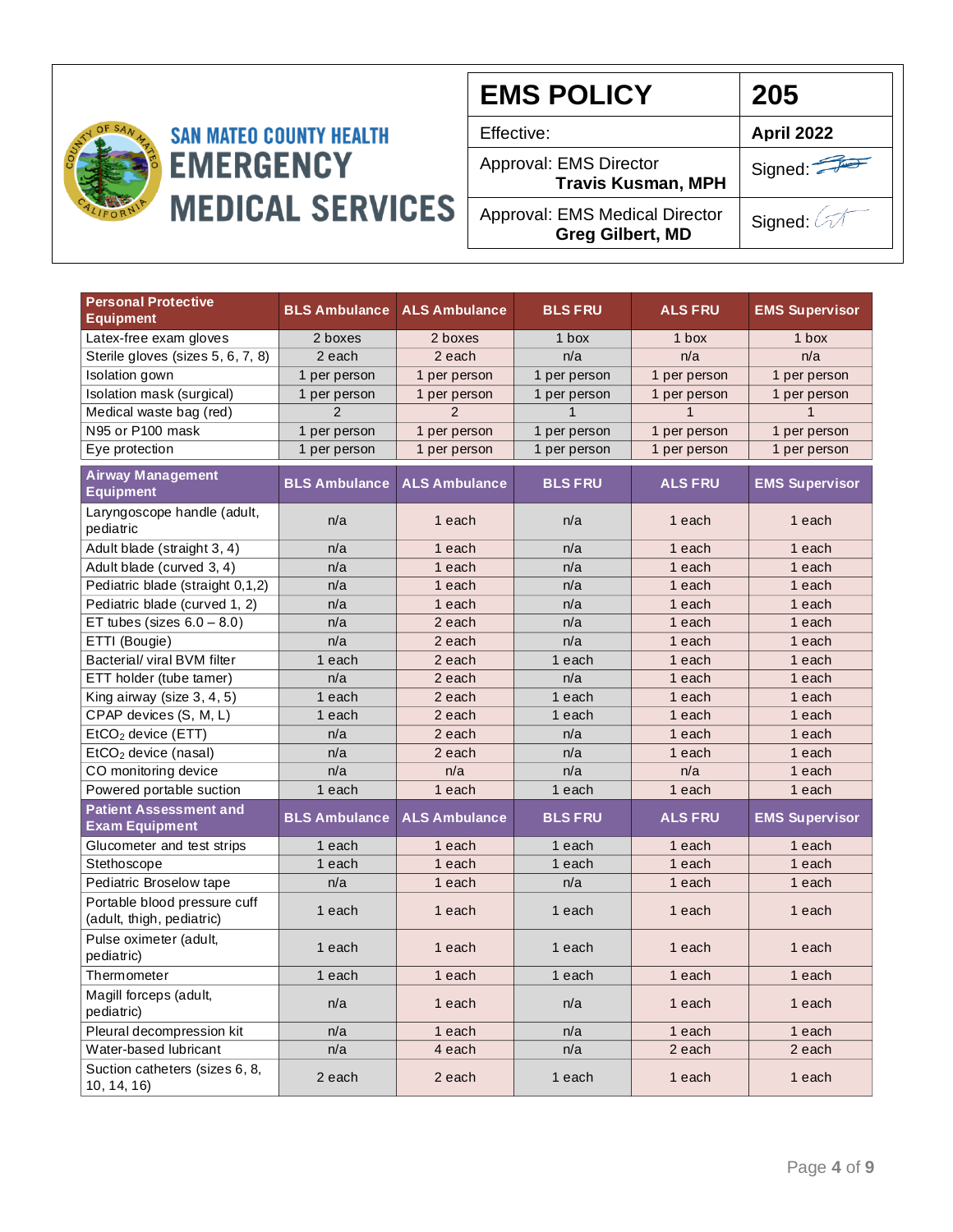

| <b>EMS POLICY</b>                                                | 205               |
|------------------------------------------------------------------|-------------------|
| Effective:                                                       | <b>April 2022</b> |
| Approval: EMS Director<br><b>Travis Kusman, MPH</b>              | Signed:           |
| <b>Approval: EMS Medical Director</b><br><b>Greg Gilbert, MD</b> | Signed: 4         |

| <b>Patient Assessment and</b><br><b>Exam Equipment</b>                                                                                                      | <b>BLS Ambulance</b> | <b>ALS Ambulance</b> | <b>BLS FRU</b> | <b>ALS FRU</b> | <b>EMS Supervisor</b> |
|-------------------------------------------------------------------------------------------------------------------------------------------------------------|----------------------|----------------------|----------------|----------------|-----------------------|
| Suction catheter (rigid tip)                                                                                                                                | 2 each               | 2 each               | 1 each         | 1 each         | 1 each                |
| Suction tubing                                                                                                                                              | 2 each               | 2 each               | 1 each         | 1 each         | 1 each                |
| Portable suction (battery<br>powered)                                                                                                                       | 1 each               | 1 each               | 1 each         | 1 each         | 1 each                |
| Nasal airways (sizes 28, 30,<br>32, 34)                                                                                                                     | 2 each               | 2 each               | 1 each         | 1 each         | 1 each                |
| Oral airways (sizes 0, 1, 2, 3,<br>4, 5, 6 (or metric equivalent))                                                                                          | 2 each               | 2 each               | 1 each         | 1 each         | 1 each                |
| Nasal cannula (adult)                                                                                                                                       | 4 each               | 4 each               | 1 each         | 1 each         | 1 each                |
| Nasal cannula (pediatric)                                                                                                                                   | 2 each               | 2 each               | 1 each         | 1 each         | 1 each                |
| Non-rebreather mask (adult)                                                                                                                                 | 4 each               | 4 each               | 2 each         | 2 each         | 2 each                |
| Oxygen mask (pediatric)                                                                                                                                     | 2 each               | 2 each               | 1 each         | 1 each         | 1 each                |
| <b>Patient Assessment and</b><br><b>Exam Equipment</b>                                                                                                      | <b>BLS Ambulance</b> | <b>ALS Ambulance</b> | <b>BLS FRU</b> | <b>ALS FRU</b> | <b>EMS Supervisor</b> |
| Oxygen mask (infant)                                                                                                                                        | 2 each               | 2 each               | 1 each         | 1 each         | 1 each                |
| Pen light                                                                                                                                                   | 2 each               | 2 each               | 1 each         | 1 each         | 1 each                |
| Bag-valve-mask (adult,<br>pediatric)                                                                                                                        | 2 each               | 2 each               | 1 each         | 1 each         | 1 each                |
| Bag-valve-mask (infant)                                                                                                                                     | 1 each               | 1 each               | 1 each         | 1 each         | 1 each                |
| Portable oxygen with regulator<br>(must be sufficient to provide<br>patient with not less than<br>10 L/min for 20 minutes)                                  | 1 each               | 1 each               | 1 each         | 1 each         | 1 each                |
| Oxygen gaskets for regulator                                                                                                                                | 1 each               | 1 each               | 1 each         | 1 each         | 1 each                |
| Oxygen regulator wrench                                                                                                                                     | 1 each               | 1 each               | 1 each         | 1 each         | 1 each                |
| <b>Cardiac Monitoring</b><br><b>Equipment</b>                                                                                                               | <b>BLS Ambulance</b> | <b>ALS Ambulance</b> | <b>BLS FRU</b> | <b>ALS FRU</b> | <b>EMS Supervisor</b> |
| AED/defibrillator                                                                                                                                           | 1 each               | n/a                  | 1 each         | n/a            | n/a                   |
| Metronome                                                                                                                                                   | 1 each               | 1 each               | 1 each         | 1 each         | 1 each                |
| Portable biphasic cardiac<br>monitor/defibrillator with 12-<br>Lead and transmission<br>capabilities and EtCO2<br>waveform capnography<br>(County approved) | n/a                  | 1 each               | n/a            | 1 each         | 1 each                |
| ECG paper (roll)                                                                                                                                            | n/a                  | 2 each               | n/a            | 2 each         | 2 each                |
| Adult electrodes (sets)                                                                                                                                     | n/a                  | 2 each               | n/a            | 1 each         | 1 each                |
| Pediatric electrodes (sets)                                                                                                                                 | n/a                  | 2 each               | n/a            | 1 each         | 1 each                |
| Adult defib pads                                                                                                                                            | 2 each               | 2 each               | 1 each         | 1 each         | 1 each                |
| Pediatric defib pads                                                                                                                                        | 2 each               | 2 each               | 1 each         | 1 each         | 1 each                |
| Cardiac monitor trunk cable                                                                                                                                 | n/a                  | 1 each               | n/a            | 1 each         | 1 each                |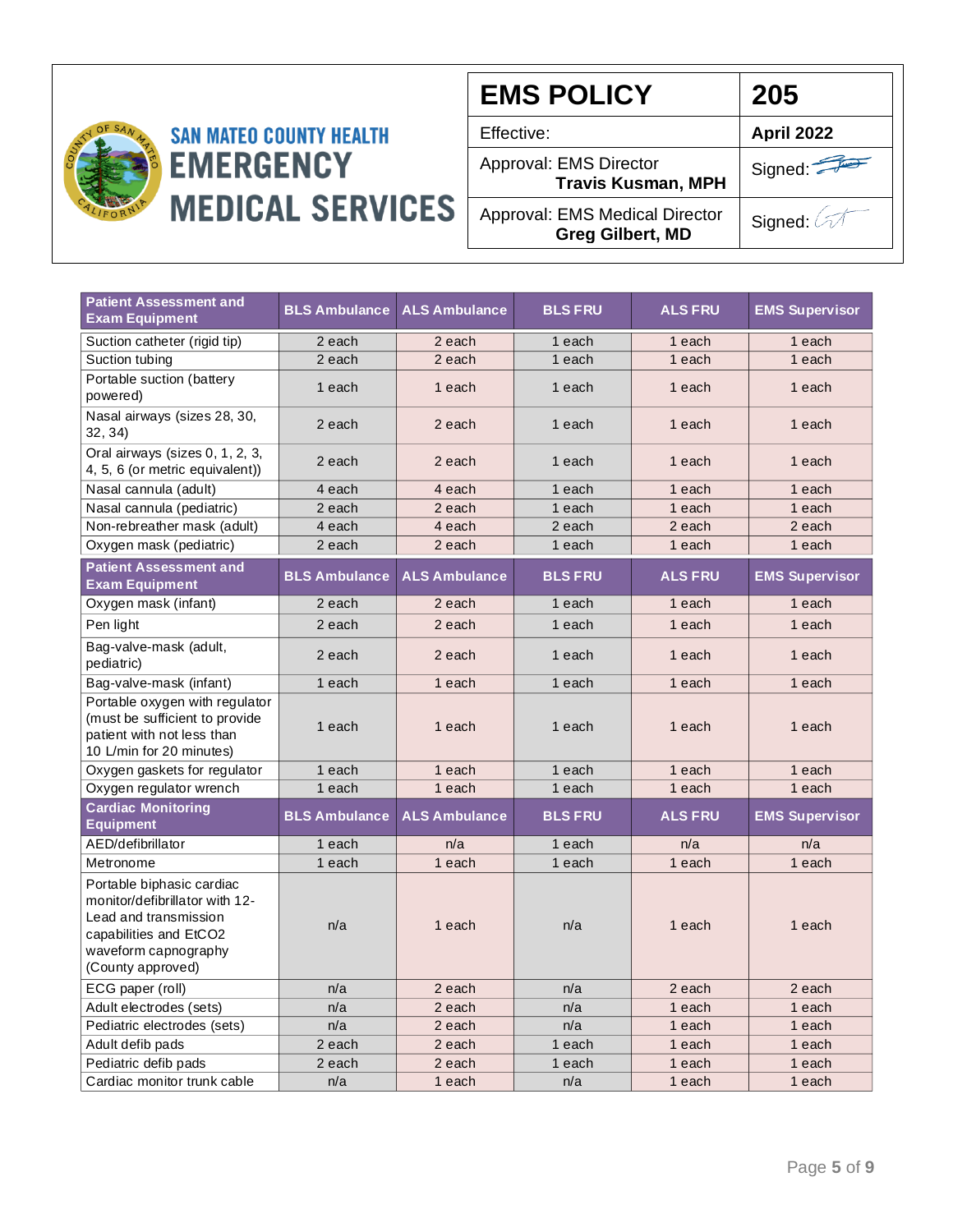

| <b>EMS POLICY</b>                                                | 205               |
|------------------------------------------------------------------|-------------------|
| Effective:                                                       | <b>April 2022</b> |
| Approval: EMS Director<br><b>Travis Kusman, MPH</b>              | Signed:           |
| <b>Approval: EMS Medical Director</b><br><b>Greg Gilbert, MD</b> | Signed: 4         |

| <b>Cardiac Monitoring</b><br><b>Equipment</b>             |                      | <b>BLS Ambulance ALS Ambulance</b> | <b>BLS FRU</b> | <b>ALS FRU</b> | <b>EMS Supervisor</b> |
|-----------------------------------------------------------|----------------------|------------------------------------|----------------|----------------|-----------------------|
| Cardiac monitor 12-Lead ECG<br>cable                      | n/a                  | 1 each                             | n/a            | 1 each         | 1 each                |
| Cardiac monitor 4-Lead<br>precordial lead cable           | n/a                  | 1 each                             | n/a            | 1 each         | 1 each                |
| <b>Bandaging and Splinting</b><br><b>Equipment</b>        | <b>BLS Ambulance</b> | <b>ALS Ambulance</b>               | <b>BLS FRU</b> | <b>ALS FRU</b> | <b>EMS Supervisor</b> |
| Sterile bandage compress                                  | 12 each              | 12 each                            | 4 each         | 4 each         | 4 each                |
| Petroleum gauze pads                                      | 2 each               | 2 each                             | 1 each         | 1 each         | 1 each                |
| Gauze pads (4"x4")                                        | 12 each              | 12 each                            | 4 each         | 4 each         | 4 each                |
| Universal dressing (10"x30")                              | 2 each               | 2 each                             | 1 each         | 1 each         | 1 each                |
| Triangular bandage (40")                                  | 2 each               | 2 each                             | 2 each         | 2 each         | 2 each                |
| Rolled bandage (Kerlix)                                   | 6 each               | 6 each                             | 2 each         | 2 each         | 2 each                |
| Trauma shears                                             | 1 each               | 1 each                             | 1 each         | 1 each         | 1 each                |
| Extremity traction splint                                 | 1 each               | 1 each                             | 1 each         | 1 each         | n/a                   |
| Cervical collar (rigid) to fit all<br>patients $> 1$ year | 2 each               | 2 each                             | 1 each         | 1 each         | 1 each                |
| Gauze pads (4"x4")                                        | 12 each              | 12 each                            | 4 each         | 4 each         | 4 each                |
| Medium vacuum splint<br>(disposable)                      | 2 each               | 2 each                             | 1 each         | 1 each         | n/a                   |
| Cardboard splint (arm, leg)                               | 1 each               | 1 each                             | 1 each         | 1 each         | n/a                   |
| Rigid SAM-type splint                                     | 2 each               | 2 each                             | 2 each         | 2 each         | 2 each                |
| Spinal immobilization device<br>(backboard)               | 1 each               | 1 each                             | 1 each         | 1 each         | n/a                   |
| Spinal immobilization straps                              | 2 each               | 2 each                             | 1 each         | 1 each         | n/a                   |
| Pediatric immobilization<br>device                        | 1 each               | 1 each                             | 1 each         | 1 each         | n/a                   |
| <b>Bandaging and Splinting</b><br><b>Equipment</b>        | <b>BLS Ambulance</b> | <b>ALS Ambulance</b>               | <b>BLS FRU</b> | <b>ALS FRU</b> | <b>EMS Supervisor</b> |
| KED-type device                                           | 1 each               | 1 each                             | n/a            | n/a            | n/a                   |
| Triangular bandage (40")                                  | 2 each               | 2 each                             | 2 each         | 2 each         | 2 each                |
| Sterile burn sheet                                        | 2 each               | 2 each                             | 1 each         | 1 each         | 1 each                |
| Head immobilizer                                          | 2 each               | 2 each                             | 2 each         | 2 each         | 2 each                |
| Tape (1", 2" rolls)                                       | 1 each               | 1 each                             | 1 each         | 1 each         | 1 each                |
| Arm board (short, long)                                   | 1 each               | 1 each                             | n/a            | n/a            | n/a                   |
| Cold packs                                                | 2 each               | 2 each                             | 2 each         | 2 each         | 2 each                |
| Hot packs                                                 | 1 each               | 1 each                             | 1 each         | 1 each         | 1 each                |
| Restraints (set)                                          | 1 each               | 1 each                             | n/a            | n/a            | n/a                   |
| Hemostatic gauze                                          | 2 each               | 2 each                             | 2 each         | 2 each         | 2 each                |
| Russell chest seal                                        | 2 each               | 2 each                             | 2 each         | 2 each         | 2 each                |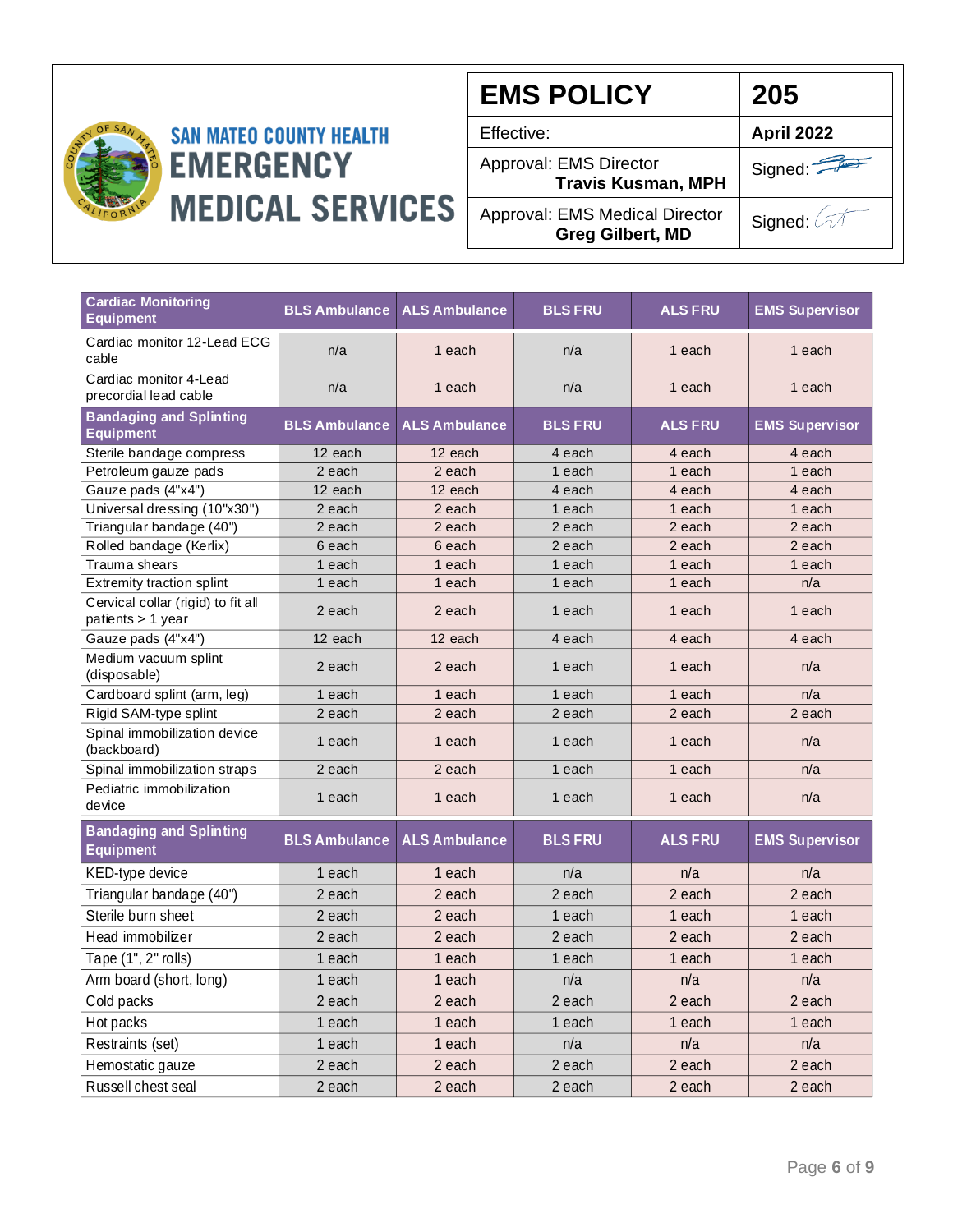

**EMS POLICY** Effective: **April 2022** Approval: EMS Director **Travis Kusman, MPH** Approval: EMS Medical Director **Greg Gilbert, MD** Signed: Signed: 4 **205**

| <b>Bandaging and Splinting</b><br><b>Equipment</b>                                                                  | <b>BLS Ambulance</b> | <b>ALS Ambulance</b> | <b>BLS FRU</b> | <b>ALS FRU</b> | <b>EMS Supervisor</b> |
|---------------------------------------------------------------------------------------------------------------------|----------------------|----------------------|----------------|----------------|-----------------------|
| Irrigation solution<br>500 ml sterile water                                                                         | 2 each               | 2 each               | n/a            | n/a            | n/a                   |
| OB kit that includes gloves,<br>umbilical cord clamp/tape,<br>dressings, towel, bulb syringe,<br>medical waste bags | 1 each               | 1 each               | 1 each         | 1 each         | 1 each                |
| IV, Saline Lock, and Blood<br><b>Drawing Equipment</b>                                                              | <b>BLS Ambulance</b> | <b>ALS Ambulance</b> | <b>BLS FRU</b> | <b>ALS FRU</b> | <b>EMS Supervisor</b> |
| Infusion set (macro drip)                                                                                           | n/a                  | 6 each               | n/a            | 1 each         | 1 each                |
| Infusion set (micro drip)                                                                                           | n/a                  | 1 each               | n/a            | 1 each         | 1 each                |
| 3-way stop-cock                                                                                                     | n/a                  | 2 each               | n/a            | 1 each         | 1 each                |
| Saline lock                                                                                                         | n/a                  | 6 each               | n/a            | 2 each         | 2 each                |
| Syringes (1, 3, 10 ml)                                                                                              | n/a                  | 4 each               | n/a            | 2 each         | 2 each                |
| IV catheters (14, 16, 18, 20,<br>22, 24 g                                                                           | n/a                  | 4 each               | n/a            | 2 each         | 2 each                |
| Needles for injection<br>(23 g 1")                                                                                  | n/a                  | 2 each               | n/a            | 2 each         | 2 each                |
| Intraosseous driver                                                                                                 | n/a                  | 1 each               | n/a            | 1 each         | 1 each                |
| IO needles (yellow, pink, blue)<br>with tubing                                                                      | n/a                  | 2 each               | n/a            | 1 each         | 1 each                |
| Prep razor                                                                                                          | n/a                  | 1 each               | n/a            | 1 each         | 1 each                |
| Alcohol wipes                                                                                                       | n/a                  | 10 each              | n/a            | 10 each        | 10 each               |
| <b>Betadine wipes</b>                                                                                               | n/a                  | 6 each               | n/a            | 6 each         | 6 each                |
| IV tourniquets                                                                                                      | n/a                  | 2 each               | n/a            | 2 each         | 2 each                |
| Pressure infuser for 1,000 ml<br>IV bags                                                                            | n/a                  | 1 each               | n/a            | 1 each         | 1 each                |
| Portable sharps container                                                                                           | n/a                  | 1 each               | n/a            | 1 each         | 1 each                |
| <b>Communication Equipment</b>                                                                                      | <b>BLS Ambulance</b> | <b>ALS Ambulance</b> | <b>BLS FRU</b> | <b>ALS FRU</b> | <b>EMS Supervisor</b> |
| Cellular telephone                                                                                                  | 1 each               | 1 each               | 1 each         | 1 each         | 1 each                |
| Mobile two-way EMS radio<br>installed in vehicle                                                                    | 1 each               | 1 each               | n/a            | n/a            | 1 each                |
| Portable two-way EMS/ fire<br>radio for each crew member                                                            | 1 per person         | 1 per person         | 1 per person   | 1 per person   | 1 per person          |
| Mobile or portable two-way<br>fire radio                                                                            | 1 each               | 1 each               | 1 each         | 1 each         | 1 each                |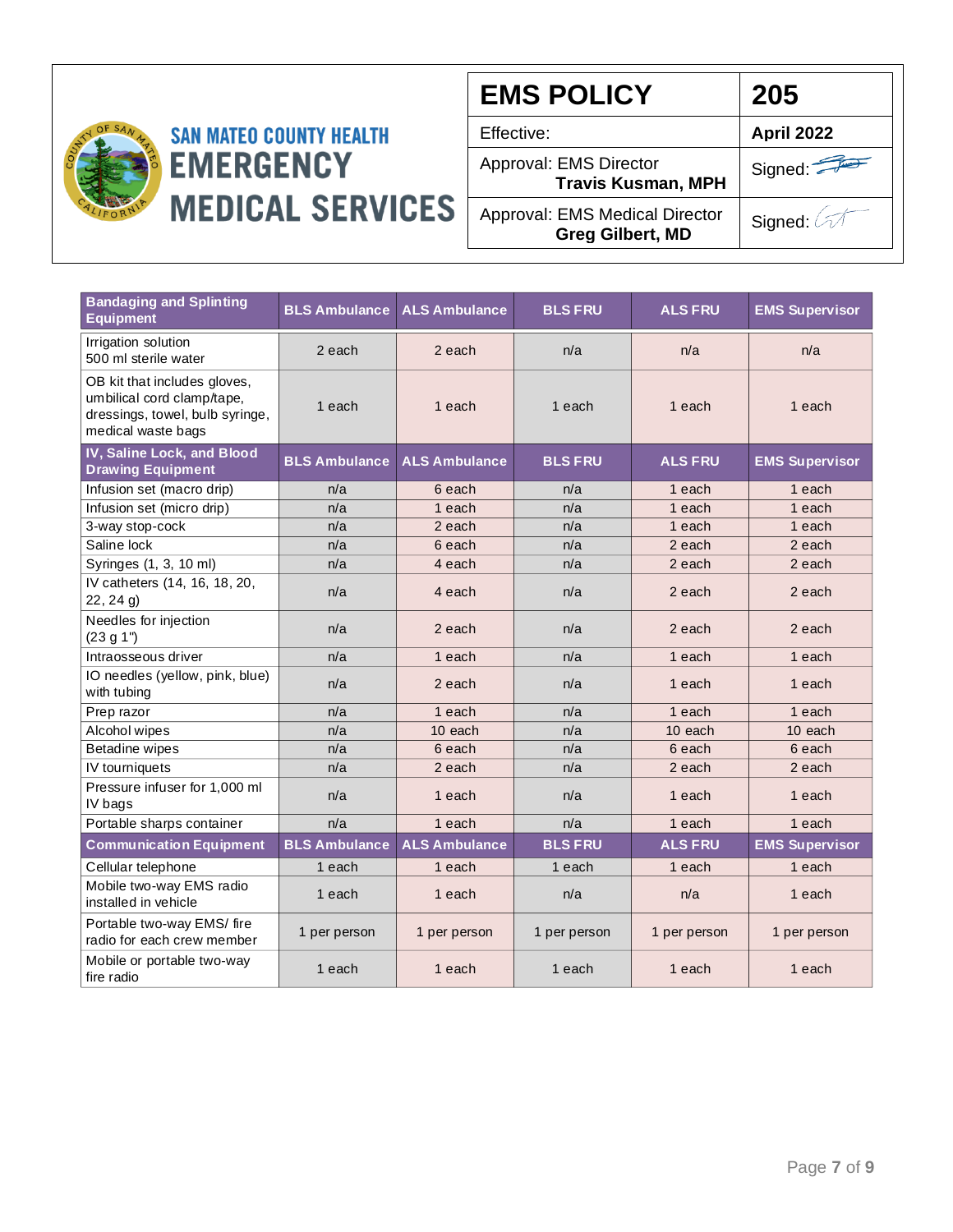

**EMS POLICY** Effective: **April 2022** Approval: EMS Director **Travis Kusman, MPH** Approval: EMS Medical Director **Greg Gilbert, MD** Signed: **205**

Signed: 0

| Irrigation solution<br>500 ml sterile water                                                                         | 2 each               | 2 each               | n/a            | n/a            | n/a                   |
|---------------------------------------------------------------------------------------------------------------------|----------------------|----------------------|----------------|----------------|-----------------------|
| OB kit that includes gloves,<br>umbilical cord clamp/tape,<br>dressings, towel, bulb syringe,<br>medical waste bags | 1 each               | 1 each               | 1 each         | 1 each         | 1 each                |
| IV, Saline Lock, and Blood<br><b>Drawing Equipment</b>                                                              | <b>BLS Ambulance</b> | <b>ALS Ambulance</b> | <b>BLS FRU</b> | <b>ALS FRU</b> | <b>EMS Supervisor</b> |
| Infusion set (macro drip)                                                                                           | n/a                  | 6 each               | n/a            | 1 each         | 1 each                |
| Infusion set (micro drip)                                                                                           | n/a                  | 1 each               | n/a            | 1 each         | 1 each                |
| 3-way stop-cock                                                                                                     | n/a                  | 2 each               | n/a            | 1 each         | 1 each                |
| Saline lock                                                                                                         | n/a                  | 6 each               | n/a            | 2 each         | 2 each                |
| Syringes (1, 3, 10 ml)                                                                                              | n/a                  | 4 each               | n/a            | 2 each         | 2 each                |
| IV catheters (14, 16, 18, 20,<br>22, 24 g                                                                           | n/a                  | 4 each               | n/a            | 2 each         | 2 each                |
| Needles for injection<br>(23 g 1")                                                                                  | n/a                  | 2 each               | n/a            | 2 each         | 2 each                |
| Intraosseous driver                                                                                                 | n/a                  | 1 each               | n/a            | 1 each         | 1 each                |
| IO needles (yellow, pink, blue)<br>with tubing                                                                      | n/a                  | 2 each               | n/a            | 1 each         | 1 each                |
| Prep razor                                                                                                          | n/a                  | 1 each               | n/a            | 1 each         | 1 each                |
| Alcohol wipes                                                                                                       | n/a                  | 10 each              | n/a            | 10 each        | 10 each               |
| <b>Betadine wipes</b>                                                                                               | n/a                  | 6 each               | n/a            | 6 each         | 6 each                |
| IV tourniquets                                                                                                      | n/a                  | 2 each               | n/a            | 2 each         | 2 each                |
| Pressure infuser for 1,000 ml<br>IV bags                                                                            | n/a                  | 1 each               | n/a            | 1 each         | 1 each                |
| Portable sharps container                                                                                           | n/a                  | 1 each               | n/a            | 1 each         | 1 each                |
| <b>Communication Equipment</b>                                                                                      | <b>BLS Ambulance</b> | <b>ALS Ambulance</b> | <b>BLS FRU</b> | <b>ALS FRU</b> | <b>EMS Supervisor</b> |
| Cellular telephone                                                                                                  | 1 each               | 1 each               | 1 each         | 1 each         | 1 each                |
| Mobile two-way EMS radio<br>installed in vehicle                                                                    | 1 each               | 1 each               | n/a            | n/a            | 1 each                |
| Portable two-way EMS/ fire<br>radio for each crew member                                                            | 1 per person         | 1 per person         | 1 per person   | 1 per person   | 1 per person          |
| Mobile or portable two-way<br>fire radio                                                                            | 1 each               | 1 each               | 1 each         | 1 each         | 1 each                |

### **VIII. RESTOCKING OF MEDICATIONS, MEDICAL SUPPLIES, AND EQUIPMENT**

On-duty paramedics and EMS Supervisors are responsible for ensuring in-service ambulances and FRUs within their respective control comply with the requirements of this Policy and are stocked with adequate levels of medications, medical supplies, and equipment at all times. All prehospital providers share responsibility for restocking their assigned ambulance or first response apparatus.. When needed, the on-duty EMS Supervisor will be